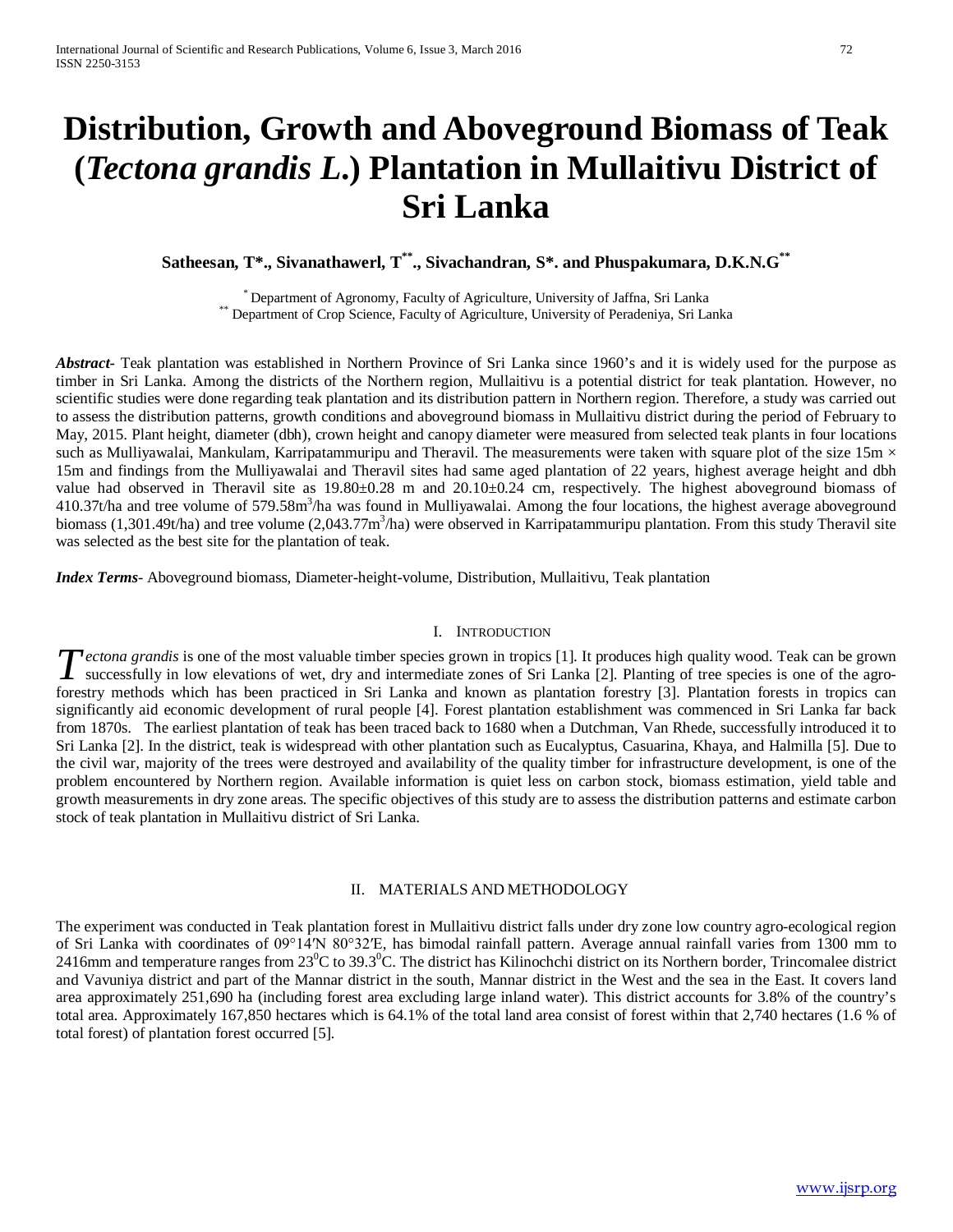

**Figure 1**: Mullaitivu District, Sri Lanka and Sampling location in the District **(Source:** Google map, 2016)

## **Table 1: Dimension of field selected in area**

|                | <b>Plantation site</b> | Range      | <b>Beat</b>  | <b>Field size</b><br>$(m^2)$ | <b>Spacing</b><br>$(m^2)$ | Number of<br>plants in a plots |
|----------------|------------------------|------------|--------------|------------------------------|---------------------------|--------------------------------|
|                | Mullijavalai           | Mullaitivu | Maritampattu | $15\times15$                 | $1.75 \times 1.75$        |                                |
| ∠              | Theravil               | Mullaitivu | Maritampettu | $15\times15$                 | $3\times3$                | 25                             |
| $\sim$         | Karripatammuripu       | Olumadu,   | Mankulam     | $15\times15$                 | $1.75 \times 1.75$        | 25                             |
| $\overline{4}$ | Mankulam               | Olumadu    | Mankulam     | $15\times15$                 | $3\times3$                | 73                             |

 *Note: number of plants per plots varied with plant spacing of teak plantation in the district* 

In this study, the Mullaitivu district was further divided into two ranges as Mullaitivu and Olumadu. Mullaitivu range is divided into six beats. Olumadu range is divided into four beats. Among those, Theravil and Mulliyawalai beats were selected from Mullaitivu range. Similarly, Oddusuddan and Karripatammuripu beats were selected from Olumadu range. Square plot samples were selected through random and individual plot size was 15m×15m. Height of the tree, diameter of the tree, crown height of the tree, and canopy diameter of the tree were recorded. Secondary data was collected from the Forest Department of Sri Lanka regarding the teak plantations in the Mullaitivu district. Field measurement was entered and tabulated into an Excel spreadsheet. Data analysis was done using Minitab (Minitab 2014) and Micro Soft Excel 2007. Allometric equation was used to estimate the above ground biomass and tree volume reported by [6] [7] [8] and [9], respectively. Amount of carbon stored in the vegetation role play in carbon sequestration and climate change [10].

 $Y=0.153$  D<sup>2.382</sup>

Where, Y-Above Ground Biomass (kg/tree); D-Diameter at Brest Height (cm).

$$
V = \exp(-9.7327 + 2.055 \cdot \text{LN} \text{ (d)} + 0.773 \cdot \text{LN} \text{ (h)})
$$

Over bark to 5 cm cut off; where,  $exp = exponential$ ; ln = natural logarithm; V = Merchantable wood volume per tree (m<sup>3</sup>);  $d=Diameter$  at breast height (cm); h = Total tree height (m)

# III. RESULTS AND DISCUSSION

Now it is the time to articulate the research work with ideas gathered in above steps by adopting any of the below suitable approaches:

# *A. Teak height and dbh variation in the study areas*

Highest average height (29.5±0.375 m) and average dbh (42.1±0.865 cm) were observed in Karripatammuripu. Mulliyawalai and Theravil sites had the same aged plantation (22 years). But Theravil site had the highest average height and dbh value  $19.8\pm0.282$  m and 20.1±0.238 cm respectively. Among the same age plantation observed in Mulliyawalai and Theravil, 75% of the plants were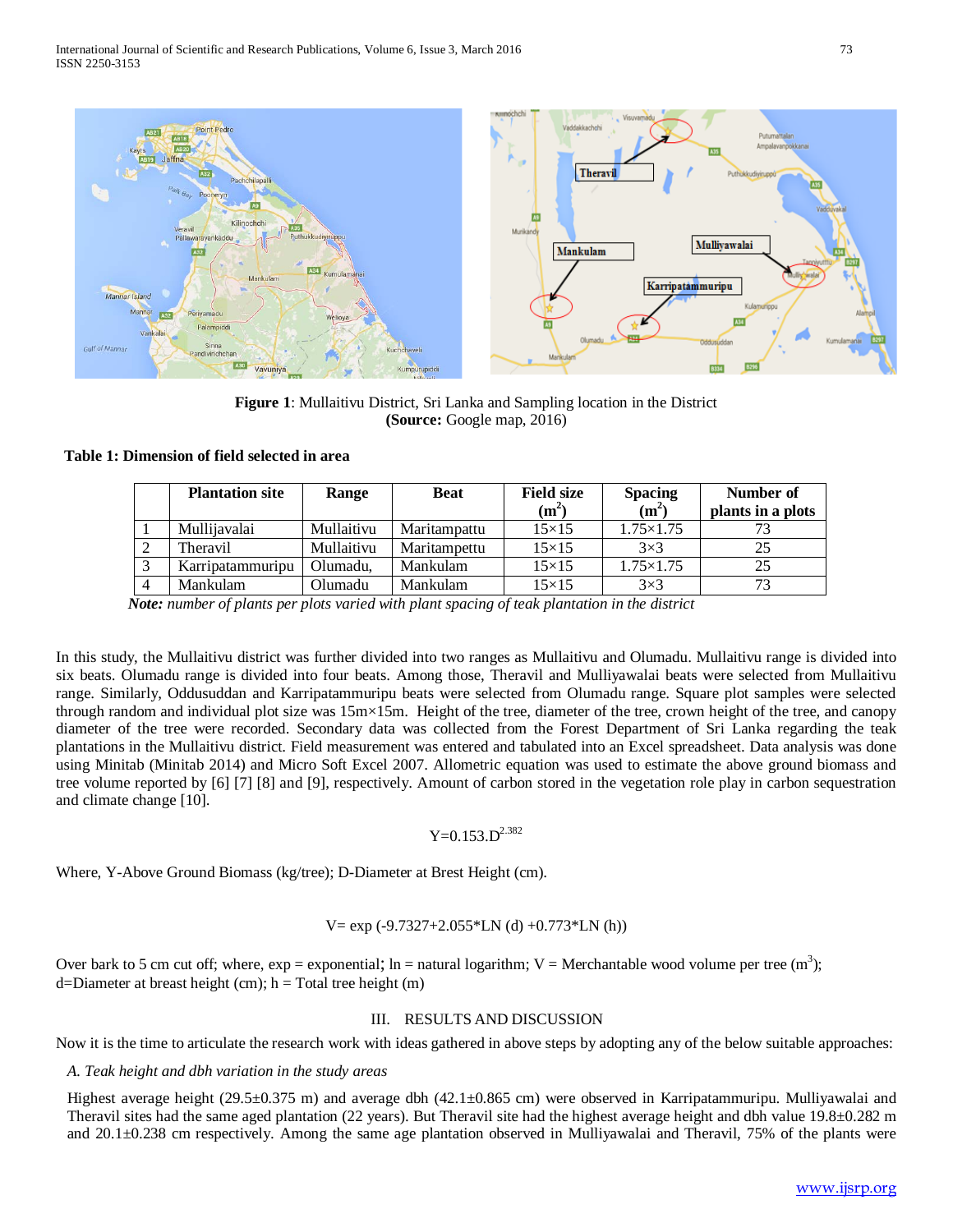identified with more than 16.7 m and 17.3 m height respectively. The 25% of the plants observed from Mulliyawalai and Theravil were with more than 18.5 m and 22.2 m height respectively. Among the same age plantation observed in Mulliyawalai and Theravil, 75% of the plants were identified with more than 13.36 cm and 18.14 cm diameter respectively. The 25% of the plants observed from Mulliyawalai and Theravil were with more than 18.14 cm and 21.95 cm diameter, respectively.

| Range             | <b>Plantation site</b> | <b>Beat</b>  | <b>Planting year</b> | Mean<br>height $(m) \pm SE$ | Mean dbh<br>$(cm)\pm SE$ |
|-------------------|------------------------|--------------|----------------------|-----------------------------|--------------------------|
|                   | Mulliyawalai           | Mulliyawalai | 1993                 | $17.4 \pm 0.087$            | $16.2 \pm 0.214$         |
| <b>Mullaitivu</b> | Theravil               | Theravil     | 1993                 | $19.8 \pm 0.282$            | $20.1 \pm 0.238$         |
|                   | Karripatammuripu       | Oddusuddan   | 1980                 | $29.5 \pm 0.375$            | $42.1 \pm 0.865$         |
| Olumadu           | Mankulam               | Oddusuddan   | 2002                 | $14.7 \pm 0.097$            | $12.3 \pm 0.084$         |

**Table 2:** Variations in average height and average dbh for different sites in the study area



height class(m) **Figure 2:** Variation in the height class between Theravil and Mulliyawalai.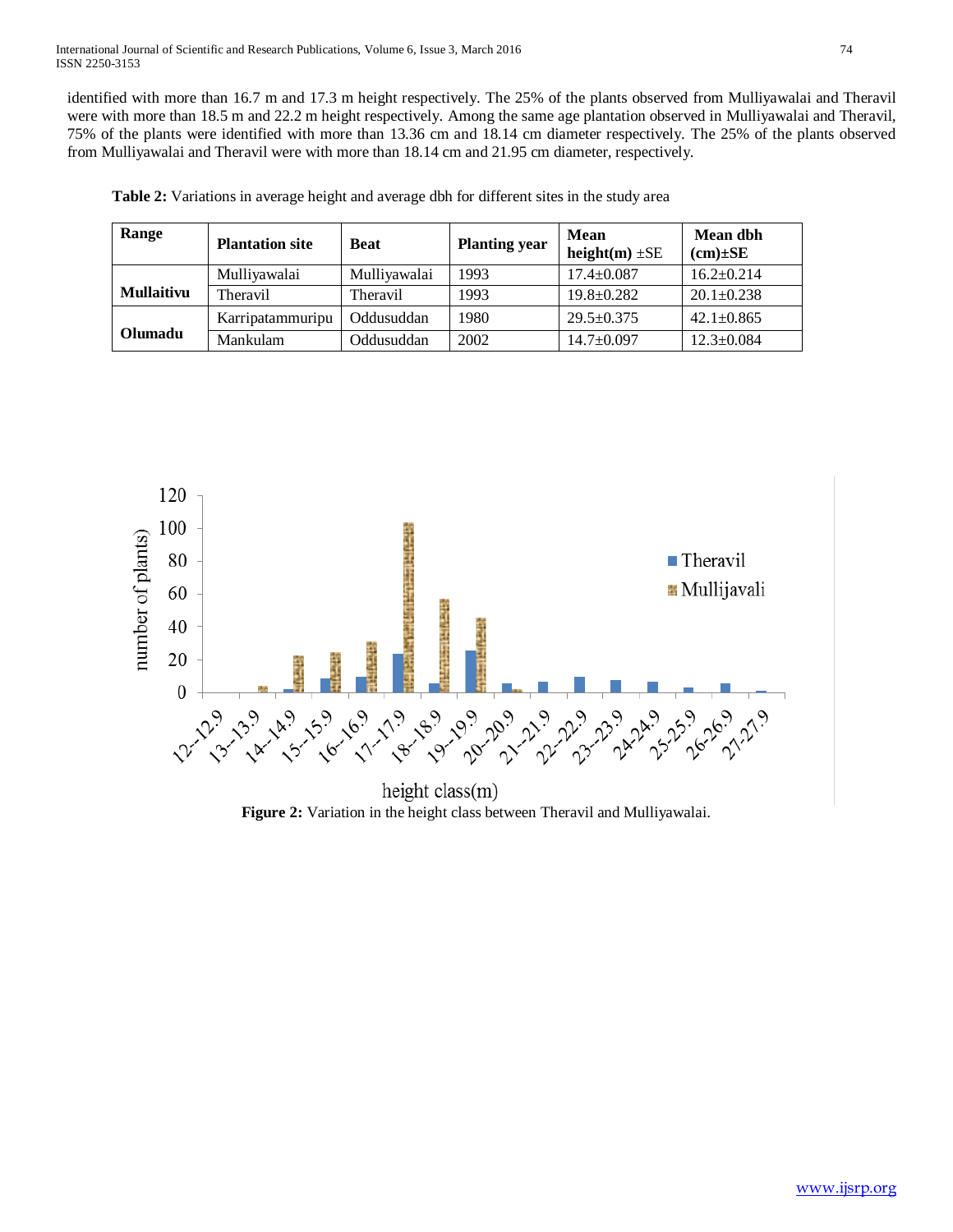

**Figure 3:** Variation in the dbh among Theravil and Mulliyawalai.

# *B. Teak volume and above ground carbon stock in the study areas*

Highest average volume was observed in Karripatammuripu (1.8±0.09 m3) compared with other sites. Among the same age (22years) plants in Mulliyawalai and Theravil estimated average volume was high in Mulliyawalai (0.178±.005 m<sup>3</sup>). Highest aboveground biomass was observed in Karripatammuripu (1301.494 t/ha) compared with other sites. Among the same age plants (22 years) observed in Mulliyawalai and Theravil, the highest average aboveground biomass was observed in Theravil (201.905±5.716 kg/tree).

| <b>Plantation site</b> | <b>Planting year</b> | Number of<br>plants/ha | <b>Total volume</b><br>$(m^3/ha)$ | Mean volume $(m^3/ha)$<br>$\pm$ SE |
|------------------------|----------------------|------------------------|-----------------------------------|------------------------------------|
| Mulliyawavalai         | 1993                 | 3245                   | 579.579                           | $0.178 \pm 0.005$                  |
| Theravil               | 1993                 | 1112                   | 331.8                             | $0.298 \pm 0.010$                  |
| Mankulam               | 2002                 | 3245                   | 275.173                           | $0.084 \pm 0.001$                  |
| Karripatammuripu       | 1980                 | 1112                   | 2,043.769                         | $1.839 \pm 0.088$                  |

**Table 3:** Comparison of tree volume in the different sites.

Number of plants per ha vareid due to the plantation site had different spacing (table 1).

**Table 4**: Comparison of above ground biomass in the different sites.

| <b>Plantation site</b> | <b>Planting year</b> | <b>Total above ground</b><br>biomass $(t/ha)$ | <b>Mean Above ground</b><br>biomass(kg/tree) $\pm$ SE |
|------------------------|----------------------|-----------------------------------------------|-------------------------------------------------------|
| Mulliyawalai           | 1993                 | 410.365                                       | $126.482 \pm 3.883$                                   |
| Theravil               | 1993                 | 224.339                                       | $201.905 + 5.716$                                     |
| Mankulam               | 2002                 | 200.793                                       | $61.888 \pm 1.001$                                    |
| Karripatammuripu       | 1980                 | 1301.494                                      | $1171.344 \pm 53.854$                                 |

# IV. CONCLUSION

About four potential teak sites are Theravil, Mulliyawalai, Mankulam and Karripatammuripu. Mulliyawalai and Theravil were planted in same year 1993. Average height and diameter were high in Theravil. Different height and diameter were recorded with